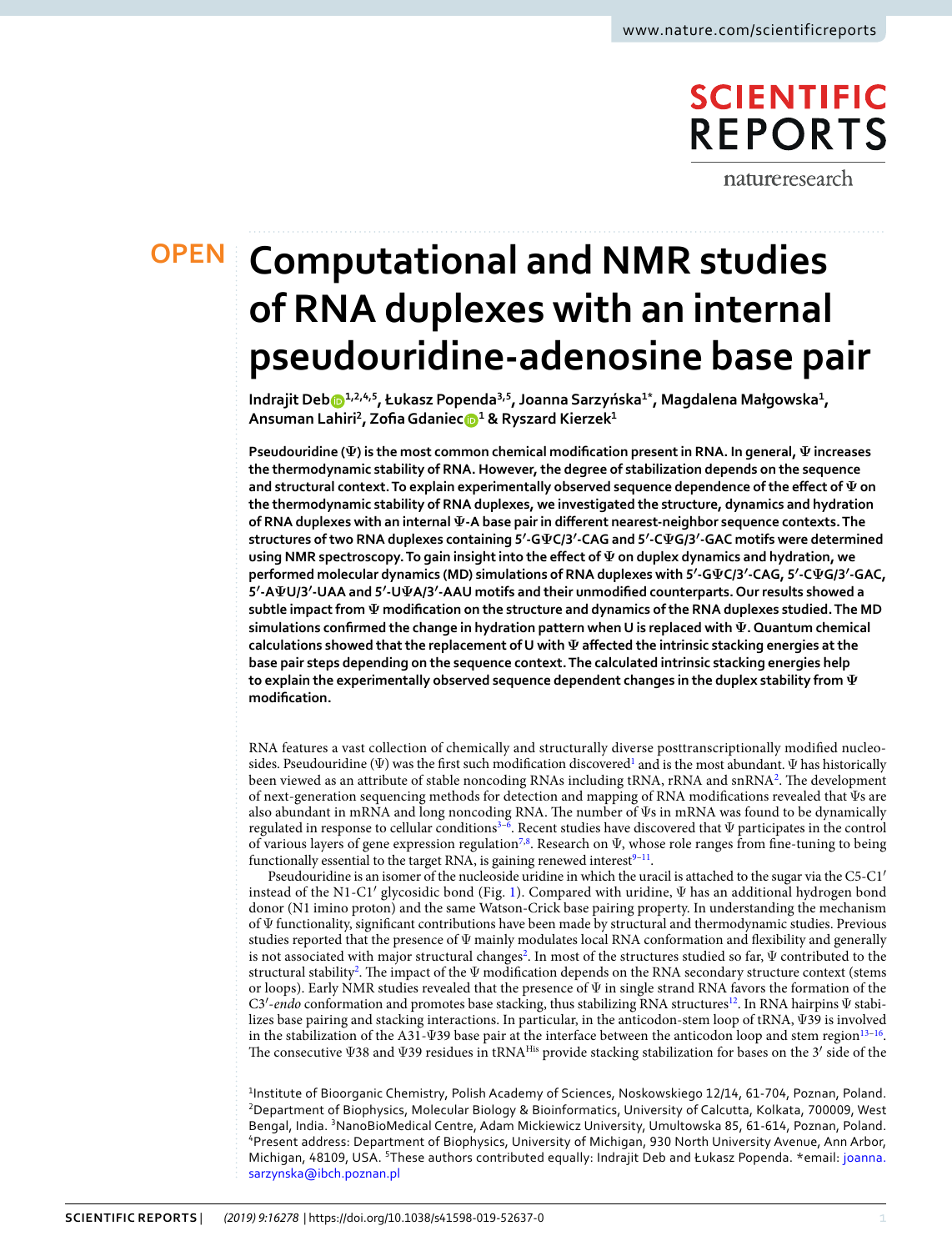



<span id="page-1-0"></span>**Figure 1.** Chemical structure of (**a**) uridine and (**b**) pseudouridine.

tRNA anticodon loop<sup>[17](#page-10-11)</sup>. Also, the conserved  $\Psi$  modifications in helix 69 (H69) from large subunit ribosomal RNA have been shown to modulate the structure and conformational behavior of the stem-loop region by sta-bilizing the loop-closing base pair and promoting base stacking in the 3' half of the loop<sup>[18,](#page-10-12)[19](#page-10-13)</sup> and an additional A-Ψ base pair within the loop[20](#page-10-14). The UV melting data revealed that the Ψ residues in the stem region provided thermodynamic stabilization to the RNA, whereas individual Ψs located in the loop region contributed to a slight destabilization<sup>[21](#page-10-15)[,22](#page-10-16)</sup>. Moreover, structural studies of the P6.1 hairpin derived from the human telomerase RNA activation domain revealed that two Ψ modifications located in the loop increased both base-stacking and hydrogen-bonding interactions within the loop compared with the unmodified construct, resulting in higher thermodynamic stability. Here, the insertion of two Ψs in the loop increased the RNA thermodynamic stability more than the insertion of two Ψs in the stem<sup>[23](#page-10-17)</sup>. The presence of Ψ modification within the branch-site rec-ognition region of splicesomal U2 snRNA induces a bulged conformation of the branch-point adenosine<sup>[24](#page-10-18),[25](#page-10-19)</sup>. Replacing uridines with Ψ in RNAs containing toxic CUG or CCUG repeats that form helical conformations induced structural stabilization[26](#page-10-20). Furthermore, Ψ is known to modulate codon-anticodon interactions between mRNA and tRNA<sup>[17](#page-10-11)</sup> allowing purine-purine base pairing<sup>[27](#page-10-21),[28](#page-10-22)</sup>. The effect of  $\Psi$  modification on structure and thermodynamic stability is commonly attributed to the stabilization of the C3'-endo conformation, increased base stacking properties<sup>[12](#page-10-8)</sup>, and the presence of an additional N1 H-bond donor that coordinates structural water mol-ecules<sup>[29](#page-10-23),[30](#page-10-24)</sup>, and all these components are considered to be interdependent<sup>[17](#page-10-11)</sup>.

We previously reported the influence of pseudouridylation on the thermodynamic stability of RNA duplexes with  $\Psi$  modifications where the  $\Psi$  was located at various positions and formed base pairs with A, G, U and  $C^{31}$  $C^{31}$  $C^{31}$ . For RNA duplexes with central Ψ-A base pairs, we determined the influences of A-U and G-C flanking base pairs on the thermodynamic stabilities. Our results indicated that the enhancement in the duplex stability from replacing U-A with Ψ-A depends on the sequence context. When U was replaced with Ψ in the duplex with the 5′-CΨG/3′-GAC motif, we observed greater enhancement in the duplex stability (2.43 kcal/mol) than those in duplexes with other motifs (up to 0.7 kcal/mol). Moreover, in the duplex with the 5′-AΨU/3′-UAA motif, the replacement of U with Ψ stabilized the duplex 3 kcal/mol less than what was predicted using the available nearest-neighbor parameters<sup>[32](#page-10-26)</sup>.

In this work, we determined the NMR structures of two 9-mer RNA duplexes with 5′-GΨC/3′-CAG and 5′-CΨG/3′-GAC motifs, to examine whether structural factors could be responsible for the differences observed in the increment of thermodynamic stabilities. To further elucidate how the replacement of the middle U-A base pair with Ψ-A in different sequence contexts influences the structure, dynamics and hydration of RNA duplexes, we performed a systematic study using molecular dynamics (MD) simulations. We carried out MD simulations in explicit solvent for all duplexes with internal Ψ-A base pairs studied in previous work<sup>[31](#page-10-25)</sup>, namely, duplexes with 5′-GΨC/3′-CAG, 5′-CΨG/3′-GAC, 5′-AΨU/3′-UAA and 5′-UΨA/3′-AAU motifs and their unmodified counterparts. To understand how the replacement of U with  $\Psi$  changes the stacking interactions, we applied high-level ab initio methods and performed calculations for eight unique base pair steps for the RNA structures derived from MD simulations.

#### **Results**

The RNA duplexes considered in this study are listed in Table [1](#page-2-0).

**NMR study of duplex-GΨC and duplex-CΨG.** Analysis of the 2D NOESY spectra (recorded in D<sub>2</sub>O) used for nonexchangeable proton assignment revealed NOE connectivity typical of A-form geometry. Expanded contour plots of the NOESY spectra corresponding to the interactions between the base H6/H8 and H1′/H5 protons with sequential pathways traced for both duplexes are shown in Fig. [2](#page-3-0). For the Ψ residues at position 5 (Ψ5), characteristic upfield shifts of the H1′ resonances relative to the remaining H1′ resonances were observed (Supplementary Tables S1, S3). This tendency is a signature of Ψ modification and is consistent with previous NMR reports regarding pseudouridine-containing RNAs[15](#page-10-27)[,23](#page-10-17)[,33](#page-10-28). Similar to <sup>1</sup>H, the <sup>13</sup>C chemical shifts of C1′-Ψ5 differ significantly from the ranges observed for the other anomeric carbon resonances (Supplementary Tables S2, S4). The upfield shift of the H1′ and C1′ resonances in the Ψ residues can be explained by the less electronegative C5 replacing the N1 atom in the N-glycosidic bond position[12,](#page-10-8)[30](#page-10-24). The resonance assignments of the duplex-GΨC and -CΨG are listed in Supplementary Tables S1–S4.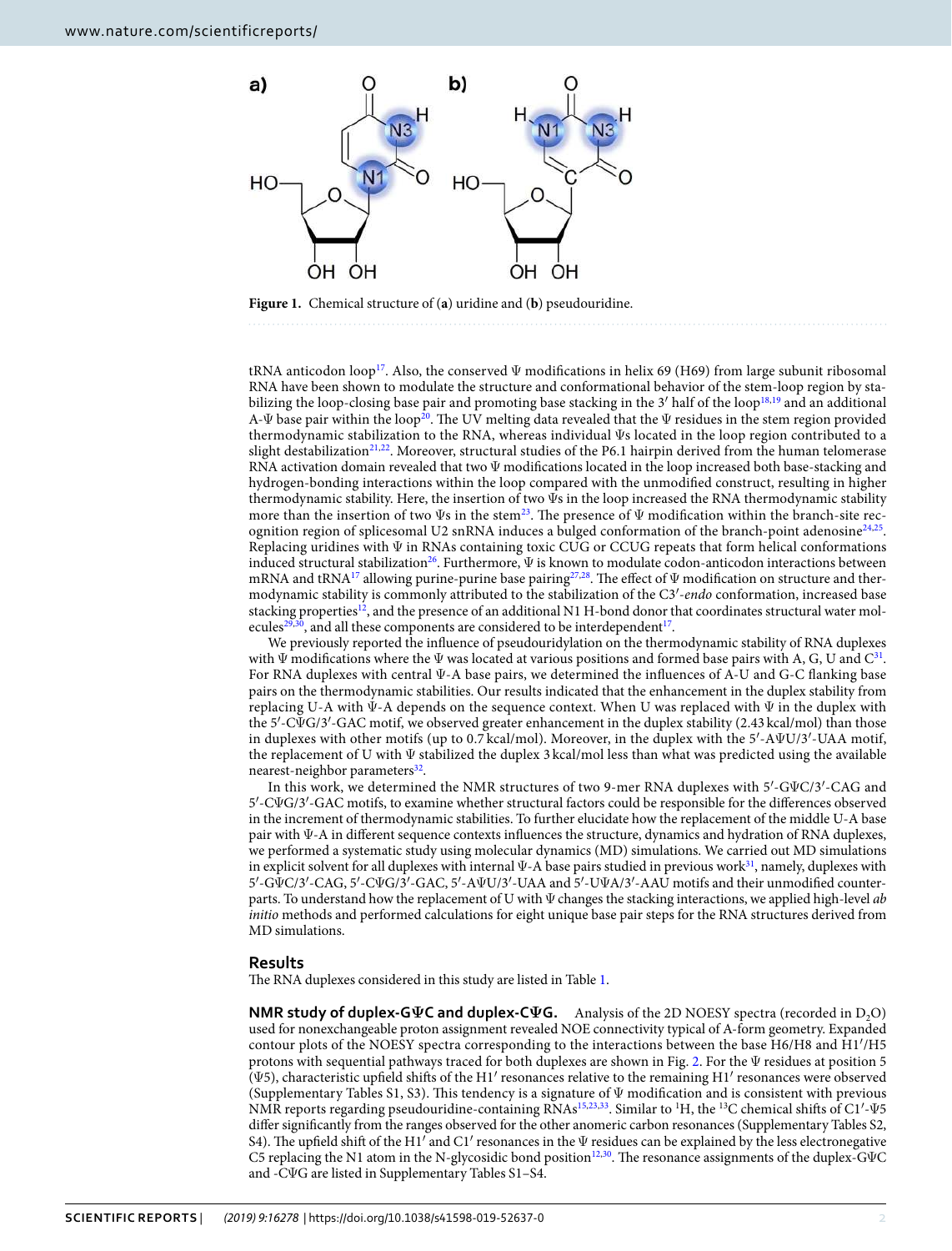<span id="page-2-0"></span>

|                   |                                           | Method     |              |             |                                    | Method       |
|-------------------|-------------------------------------------|------------|--------------|-------------|------------------------------------|--------------|
| Duplex name       | Sequence                                  | <b>NMR</b> | <b>MD</b>    | Duplex name | Sequence                           | <b>MD</b>    |
| duplex-G $\Psi C$ | 5'-UCAGVCAGU-3'<br>3'-AGUCAGUCA-5'        | √          | $\checkmark$ | duplex-GUC  | 5'-UCAGUCAGU-3'<br>3'-AGUCAGUCA-5' | $\checkmark$ |
| duplex-CVG        | 5'-UCACVGAGU-3'<br>3'-AGUGACUCA-5'        | √          | $\checkmark$ | duplex-CUG  | 5'-UCACUGAGU-3'<br>3'-AGUGACUCA-5' | $\checkmark$ |
| $duplex-A\Psi U$  | 5'-UCAA $\Psi$ UAGU-3'<br>3'-AGUUAAUCA-5' |            | $\checkmark$ | duplex-AUU  | 5'-UCAAUUAGU-3'<br>3'-AGUUAAUCA-5' | $\checkmark$ |
| duplex-UVA        | 5'-UCAUVAAGU-3'<br>3'-AGUAAUUCA-5'        |            | $\checkmark$ | duplex-UUA  | 5'-UCAUUAAGU-3'<br>3'-AGUAAUUCA-5' | $\checkmark$ |

**Table 1.** List of the Ψ-modified RNA duplexes and their unmodified counterparts studied in this work. Underlined are three nucleotides in the middle of the first strand of the duplexes. Sequences of the modified or unmodified duplexes differ only in the base pairs flanking the central Ψ-A and U-A, respectively.

The NMR structures of the GΨC- and CΨG-duplexes were solved on the basis of NMR observables (Table [2\)](#page-3-1) using the restrained molecular dynamics approach described in the Methods section. The final set of 10 structures showed that both duplexes form well-defined structures with overall RMSD for heavy atoms within 0.20 Å and 0.21 Å for duplex-GΨC and duplex-CΨG, respectively (Table [2](#page-3-1), Fig. [3\)](#page-4-0). To explore the conformational differences between both duplexes, we calculated the geometric parameters<sup>[34](#page-10-29)</sup>. The results of the Curves+ analysis indicated that the duplexes adopted typical A-form conformations, with helical parameters and dihedral angles (backbone, sugar and glycosidic) that fall within the distributions of canonical A-RNA duplexes<sup>[35](#page-10-30)</sup>. This result implied the anti-orientation of all the nucleobases and C3′-endo sugar ring conformation with calculated average pseudorotation angles and puckering amplitudes of approximately 11° and 42°, respectively. The calculated C1′-C1′ distances averaged over all the base pairs in all the models were  $10.75 \pm 0.05$  Å for both duplexes. A detailed comparison of the two duplexes with the use of rigid body parameters that describe the geometry of the base pairs and sequential base pair steps (Supplementary Tables S5, S6) showed that the change of the 5′ versus 3′ order of the G-C and C-G Watson-Crick base-pairs adjacent to the central Ψ-A pair did not affect the local structure.

# **Molecular dynamics: Replacement of U with Ψ has only subtle effects on the duplex structures.**

To evaluate the effects of the Ψ modification on the structure and dynamics of the RNA duplexes with central Ψ-A base pairs in a systematic way, we carried out 500 ns MD simulations under the same conditions for all the duplexes specified in Table [1.](#page-2-0) The analysis of the MD trajectories aimed to answer the following questions: (i) for a given sequence, how does the presence of  $\Psi$  influence the conformation and flexibility of the modified duplex compared with its unmodified counterpart, (ii) whether the impact of Ψ depends on the identities of the adjacent base pairs. The analysis of the trajectories showed that both the modified and unmodified duplexes retained the initial A-form geometry with root-mean-square deviations (RMSDs) of approximately 1.4 Å (Supplementary Table S7 and Supplementary Fig. S1).

To probe the influence of the Ψ modification on flexibility of the RNA duplexes, we determined the root-mean-square fluctuations (RMSFs) per residue for the backbone atoms (P, OP1, OP2, O5′, C5′ and O3′) and the order parameters (S<sup>2</sup>) for sugar C1<sup>'</sup>-H1' vectors. We found that in the duplexes with  $\Psi$  modification, the backbone flexibility was only marginally lower than that in the corresponding reference duplexes. For the duplexes with the central RΨY motif (R-purine and Y-pyrimidine), the decrease in RMSF was mainly localized in residues 5 and 6, whereas for the YΨR motif, this effect propagated along the entire strand (Supplementary Fig. S2). The  $S<sup>2</sup>$  was higher than 0.87 when excluding terminal residues, that indicates low flexibility for the nucleotides within the duplexes, both with and without  $\Psi$  (Supplementary Fig. S3). The S<sup>2</sup> was only marginally higher for residues in the modified strand in duplexes with YΨR motif.

To gain insight into the structural differences between the RNA duplexes with central Ψ-A base pairs and their unmodified counterparts at a more detailed and local level, we calculated the helical parameters<sup>[34](#page-10-29)</sup> (Fig. [4,](#page-4-1) Supplementary Table S8, Supplementary Figs S4 and S5). Overall, the replacement of the base pair U-A by Ψ-A induced only slight changes in certain base pair and base pair step parameters. For example, for the Ψ5-A14 base pairs, we observed slightly smaller values (by 3–4°) for the base pair openings compared with those obtained for the U5-A14 base pairs (Fig. [4](#page-4-1) and Supplementary Fig. S4). The Ψ-modified duplexes displayed similar roll values at each base pair step to those of their unmodified counterparts (Supplementary Fig. S5b). Our results agree with the previously reported sequence dependence for the roll values of RNA double helices [pyrimidine-purine  $(YR)$  > purine-purine  $(RR)$  > purine-pyrimidine  $(RY)$ <sup>[36](#page-10-31)</sup>. We observed small increments in the backbone P4-P5 distances and decrements in the P3-P4 and P5-P6 distances in all the Ψ-modified strands (Supplementary Fig. S6). Further, we noticed small increments (~0.2 Å) in the interstrand C1'-C1' distances for the  $\Psi$ 5-A14 base pairs compared with those of the U5-A14 base pairs (Supplementary Fig. S7). The glycosidic torsion angle  $(\chi)$ for the Ψ5 was shifted 10° towards lower anti values (~195°) compared with that of U5 (~205°) in all the duplexes studied (Supplementary Fig. S8). In summary, we conclude that all the duplexes with central Ψ-A base-pairs maintain A-form conformations. The  $\Psi$  modification only subtly alters the local structure with marginal dependence on the sequence, which implies similar base stacking geometries in the modified and unmodified duplexes.

**Additional water bridge in the Ψ-modified duplexes.** MD simulations in explicit solvents are well suited to analyze hydration, especially regarding predictions of highly specific long-residency hydration sites<sup>[37](#page-10-32)</sup>. To identify differences in the hydration patterns of Ψ-modified and unmodified duplexes, we calculated the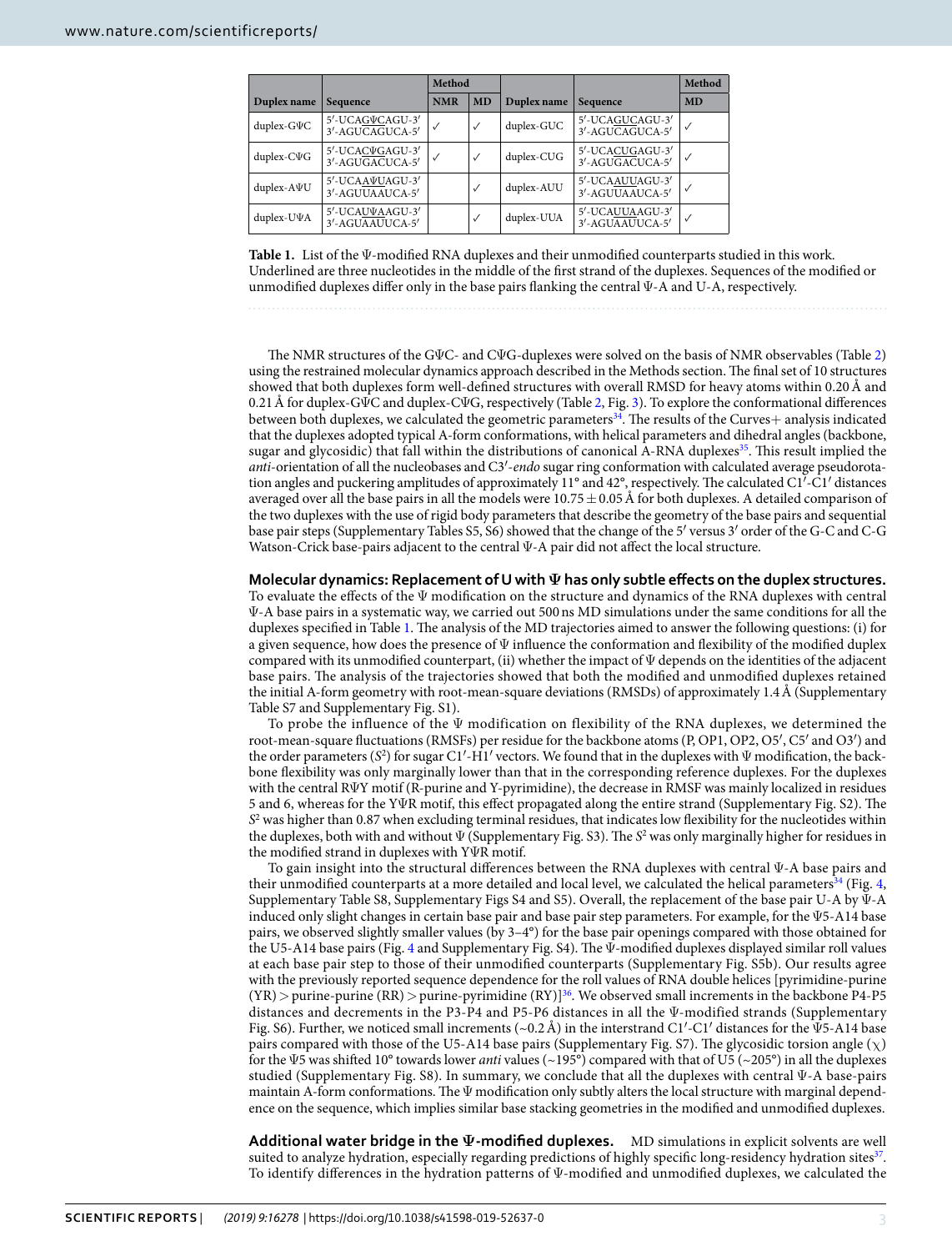

<span id="page-3-0"></span>**Figure 2.** Fingerprint (H6/H8-H1') regions of the 400 ms NOESY spectra recorded in D<sub>2</sub>O at 25 °C. The sequential connectivities are traced with either a blue or a green line for both strands of the (**a**) duplex-GΨC and (**b**) duplex-CΨG.

<span id="page-3-1"></span>

| <b>Restraints statistics</b>                  |                 |                        |  |  |  |  |  |
|-----------------------------------------------|-----------------|------------------------|--|--|--|--|--|
|                                               | Duplex-GVC 611W | Duplex-C $\Psi$ G 611V |  |  |  |  |  |
| No. of restraints                             |                 |                        |  |  |  |  |  |
| Total                                         | 657             | 631                    |  |  |  |  |  |
| Distance restraints, excluding hydrogen bonds | 335             | 310                    |  |  |  |  |  |
| Intra-residue                                 | 206             | 189                    |  |  |  |  |  |
| Sequential residues                           | 119             | 114                    |  |  |  |  |  |
| Long range                                    | 10              | $\overline{7}$         |  |  |  |  |  |
| Hydrogen bond                                 | 54              | 54                     |  |  |  |  |  |
| Dihedral restraints                           | 178             | 177                    |  |  |  |  |  |
| Chirality restraints                          | 90              | 90                     |  |  |  |  |  |
| Structural refinement statistics              |                 |                        |  |  |  |  |  |
| <b>Violations</b>                             |                 |                        |  |  |  |  |  |
| Average No. of violations $(<0.1 \text{ Å})$  | 21.70 (0.48)    | 10.10(0.32)            |  |  |  |  |  |
| Average No. of violations (0.1-0.2 Å)         | 2.00(0.00)      | < 0.01(0.00)           |  |  |  |  |  |
| Maximum violation (Å)                         | 0.12(0.00)      | 0.07(0.00)             |  |  |  |  |  |
| Mean torsion penalty (kcal/mol)               | < 0.01(0.00)    | < 0.01(0.00)           |  |  |  |  |  |
| Mean distance penalty (kcal/mol)              | 1.39(0.01)      | 0.17(0.00)             |  |  |  |  |  |
| Mean deviations from idealized geometry       |                 |                        |  |  |  |  |  |
| Bonds $(\AA)$                                 | 0.01(0.00)      | 0.01(0.00)             |  |  |  |  |  |
| Angles (deg)                                  | 2.46(0.00)      | 2.45(0.01)             |  |  |  |  |  |
| Maximum RMSD (Å) for heavy atoms              | 0.20            | 0.21                   |  |  |  |  |  |

**Table 2.** Restraints and structural refinement statistics for ten structures of RNA duplexes with Ψ. Standard deviations over 10 structures are in parentheses.

radial distribution functions (RDFs) around the selected atoms in the modification region. The RDF plot of the water oxygen atoms with respect to the HN1-Ψ5 atom (Fig. [5a\)](#page-5-0) for the duplex-CΨG indicates the formation of a well-defined first hydration shell between 1.5 Å and 2.5 Å with a maximum at 2.05 Å. For the corresponding hydrogen atom H5 in the unmodified U5 base, the water molecules are farther from the base. The first solvation peak of H5-U5 corresponds to the second peak around atom HN1-Ψ5, but fewer water molecules were found at this distance in the modified duplex. The distribution of water oxygens between the base and the backbone was found to be highly ordered around the geometric center between the OP2 atom and the HN1 atom of the Ψ5 residue (Fig. [5b](#page-5-0)). In general, the RDFs were not very sensitive to the sequence context of the RNA duplexes.

To compare the structure of the water around the Ψ and the corresponding U in modified and unmodified duplexes at the atomic level, we calculated the occupancy of the water-mediated hydrogen bonding bridges. In the simulations of the Ψ-modified duplexes, a frequent intramolecular water bridge was formed between the HN1 and OP2 atoms of Ψ5, with an occupancy of 28–29% (Table [3\)](#page-5-1). This configuration was the most frequent water bridge seen around the duplexes, with the occupancy slightly higher than that of the water bridges between the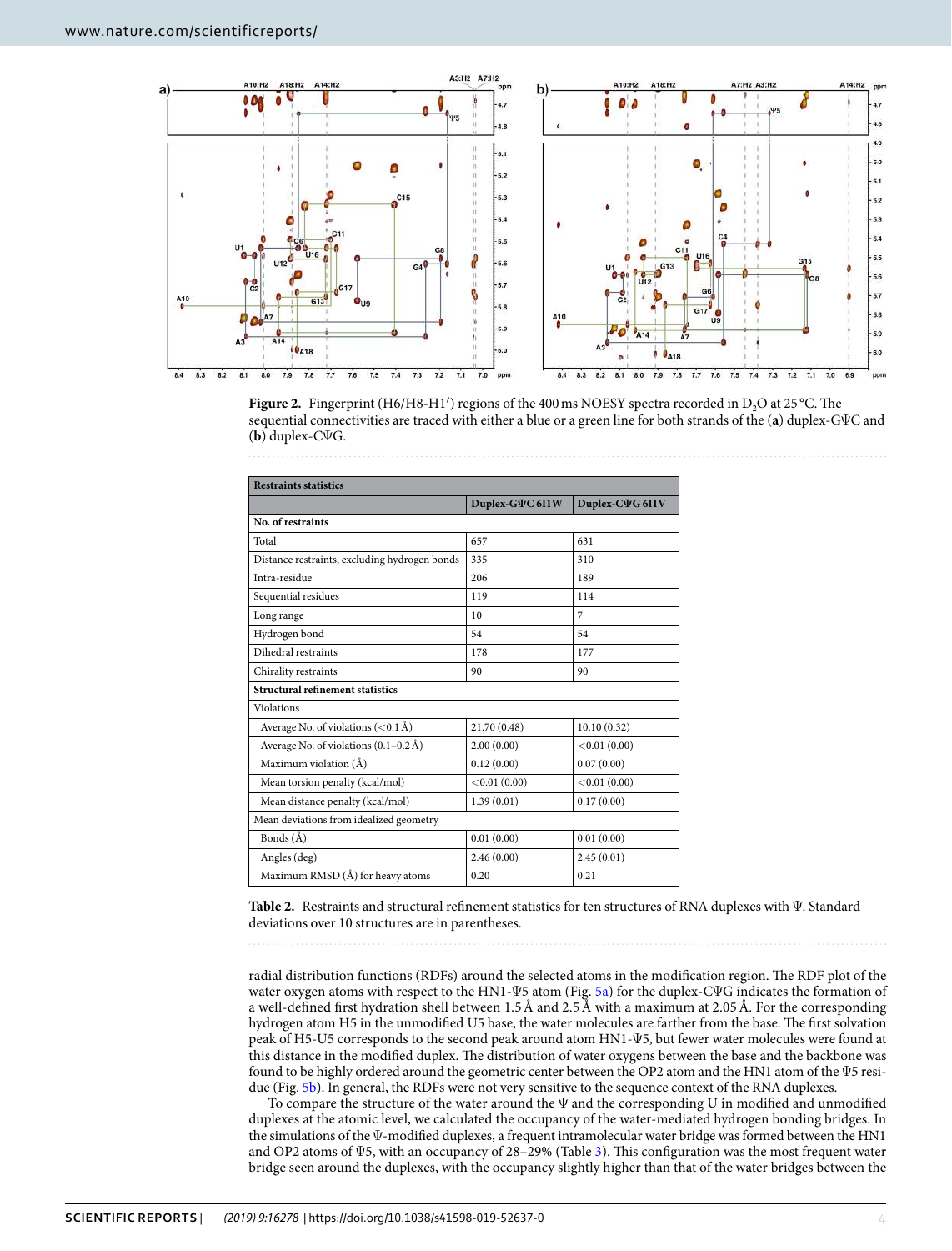

<span id="page-4-0"></span>**Figure 3.** Base pairing of (**a**) uridine and (**b**) pseudouridine with adenosine. Superposition of the ten lowestenergy solution NMR structures: (**c**) duplex-GΨC, (**d**) duplex-CΨG.



<span id="page-4-1"></span>**Figure 4.** Average opening values (deg) for the base pairs in (**a**) duplex-GΨC and (**b**) duplex CΨG. Green – Ψ-modified NMR models; Red – Ψ-modified duplexes from MD simulation; Black – reference, unmodified from MD simulation. Vertical lines represent standard deviations.

adjacent phosphate oxygens (up to 24%). The change in the hydration pattern due to the Ψ modification also manifested as an increase in the percent of bridging water between the adjacent phosphate oxygen atoms of residues 5 and 6 and a decrease in that between residues 4 and 5. The hydrogen bond between water oxygen and HN1-Ψ5 atom displayed a short lifetime of 0.02 ns in comparison to the long lifetime for the waters hydrogen-bonded to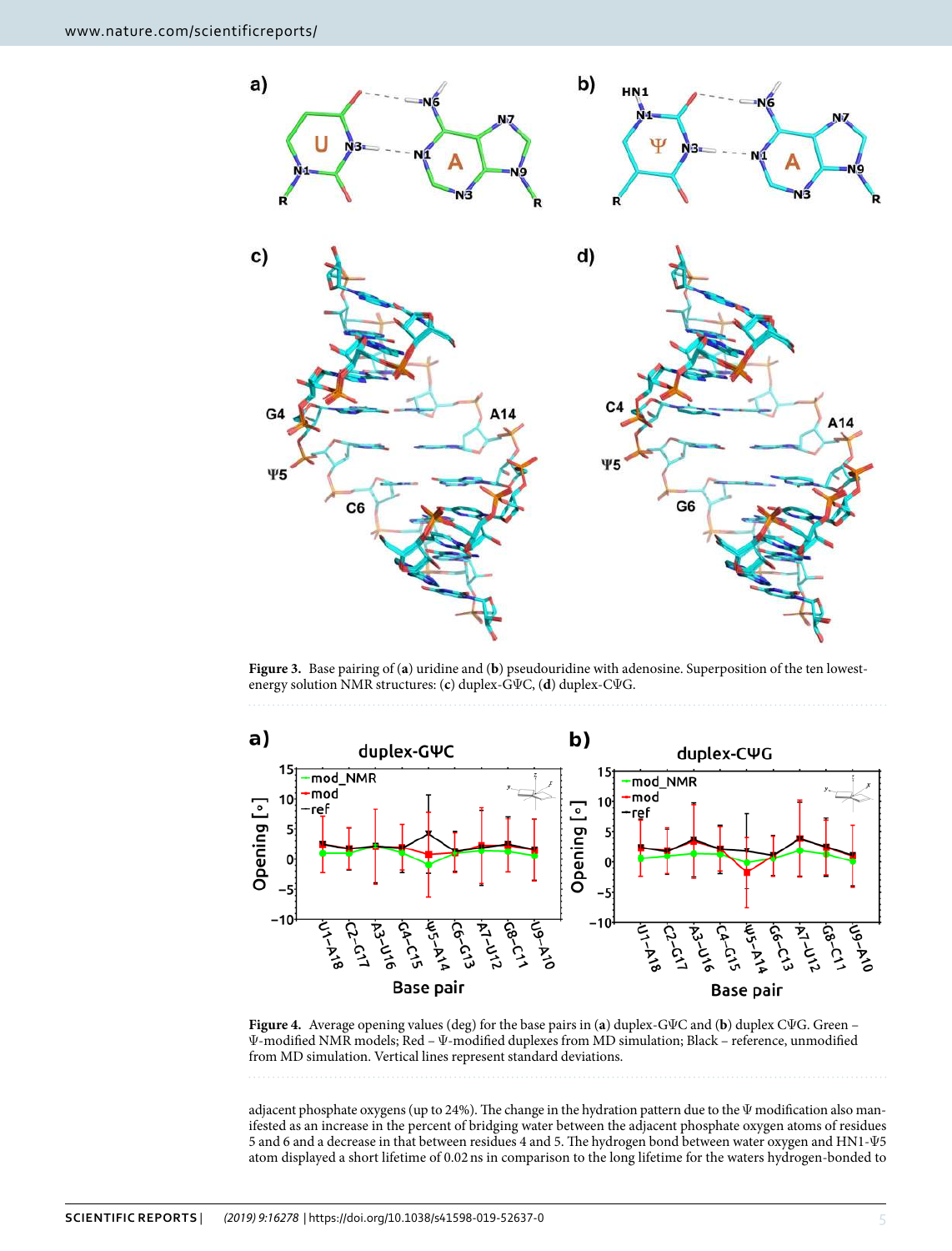

<span id="page-5-0"></span>**Figure 5.** Change in the hydration pattern upon U to Ψ modification for duplex-CΨG and duplex-CUG. RDFs of water oxygen atoms (**a**) around the HN1-Ψ5 and H5-U5 atoms, respectively; (**b**) around the geometric center of the OP2-Ψ5 and HN1-Ψ5 atoms or OP2-U5 and H5-U5 atoms. Red – Ψ-modified duplexes; Black – unmodified duplexes. Water occupancy contoured at equivalent levels and hydrogen bonding patterns (in dotted lines) viewed from the major groove. (**c**) Reference duplex-CUG; (**d**) Ψ-modified duplex-CΨG; differences in hydration patterns are shown in solid. (**e**) Snapshot of two water molecules making contact between HN1, OP2 atoms of Ψ and OP2 atom of the preceding residue.

<span id="page-5-1"></span>

|                   | duplex-G $\Psi C$ |       | duplex- $C\Psi G$ |          | duplex-AVU |       | duplex-UVA |       |  |
|-------------------|-------------------|-------|-------------------|----------|------------|-------|------------|-------|--|
| Water bridge      | mod               | ref   | mod               | ref      | mod        | ref   | mod        | ref   |  |
| $OP2(5)-W-HN1(5)$ | 28                |       | 29                |          | 28         |       | 28         |       |  |
| $OP2(5)-W-OP1(4)$ | 12                | 16    | 5                 | 10       | 10         | 14    | 7          | 13    |  |
| $OP2(5)-W-OP2(4)$ | 7                 | 11    | $<$ 5             | 9        | 6          | 9     | 8          | 13    |  |
| $OP2(5)-W-O5'(4)$ | $<$ 5             | 6     | $<$ 5             | 5        | $<$ 5      | 5     | $<$ 5      | $<$ 5 |  |
| $OP2(6)-W-OP1(5)$ | 21                | 15    | 22                | 10       | 20         | 15    | 17         | 9     |  |
| $OP2(6)-W-OP2(5)$ | 16                | 12    | 24                | 18       | 19         | 16    | 19         | 13    |  |
| $OP2(6)-W-O5'(5)$ | $\leq$ 5          | $<$ 5 | $<$ 5             | $\leq 5$ | 5          | $<$ 5 | $<$ 5      | $<$ 5 |  |

**Table 3.** Water bridges (occupancy in %) formed by the backbone atoms near the modified residue and its unmodified counterpart. Abbreviations 'mod' and 'ref' stand for the modified and reference, unmodified duplexes, respectively.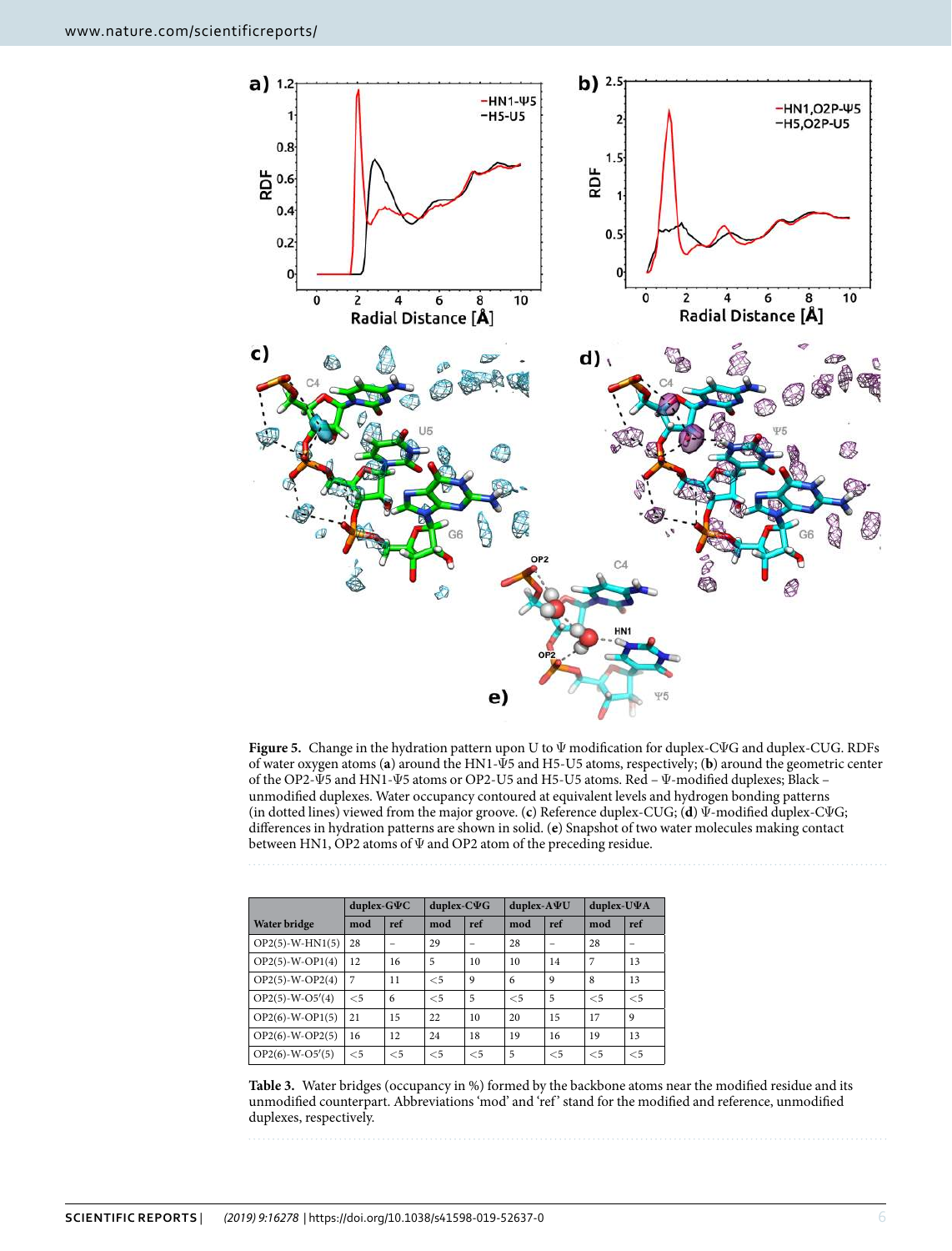

<span id="page-6-0"></span>**Figure 6.** Impact of Ψ on the intrinsic stacking energies. (**a**) Change in the QM stacking energy between base pairs at a given base pair step upon  $\Psi$  modification ( $\Delta E = E_{\text{modif}} - E_{\text{unmodif}}$ ).  $\Psi G / AC$  denotes the 5′ $\Psi G / 3'AC$ base pair step and so on. (**b**) Prediction of the impact of Ψ on the stacking energies at trinucleotide steps based on QM calculations. GΨG denotes the 5′GΨG/3′CAC motif and so on. The base pair stacking energies at trinucleotide steps were calculated by the sum of the base pair stacking energies for two consecutive dinucleotide steps. The data are ordered in decreasing stability of eight unique dinucleotide steps/ sixteen unique trinucleotide steps in RNA duplexes.

the OP1 and OP2 atoms (0.5–0.7 ns). In modified duplexes the hydrogen-bonding lifetime to the O2P-Ψ5 and O2P of preceding residue increased to 1–1.1 ns.

To visualize the differences in the hydration patterns around the residues Ψ5 and U5 within the duplexes, the water molecules over the MD trajectories were mapped. Figure [5d](#page-5-0) shows an additional hydration pocket around the HN1-Ψ5 hydrogen in the major groove, other than the phosphate backbone bridging water. This additional hydration site was identified in all the Ψ-modified duplexes and was not present in the unmodified reference structures (Fig. [5c](#page-5-0)). In our simulations, a water molecule bridges the HN1 and OP2 atoms within the same  $\Psi$ residue, but the water molecule is not directly bonded to the OP2 atom of the preceding residue. On the other hand, this bridging water molecule is a proton donor to another water that is coordinated with the 5′-neighboring phosphate. As a result, the HN1-Ψ5 is connected with the 5′-neighboring OP2 atom with a chain of two water molecules (Fig. [5e](#page-5-0)). These observations were similar for all the RNA duplexes studied.

**Stacking Interactions.** Our structural analysis revealed minimal effects on the base stacking geometry within the RNA duplexes from  $\Psi$  modification in different sequence contexts. However, the  $\Psi$  modification changes the electron cloud (charge distribution) compared with unmodified U and thus could influence the base stacking at base pair steps in the duplex<sup>[38](#page-10-33)</sup>. To further explore the effect of  $\Psi$  on the stacking interactions, we used high level quantum mechanical (QM) method to study stacking interaction energies for eight base pair steps containing the Ψ-A and the reference U-A base pairs. The calculations were performed using the geometries of the stacked base pairs derived from explicit solvent MD simulations of the respective RNA duplexes (Supplementary Fig. S9, Supplementary Methods, Section 6). Figure [6a](#page-6-0) summarizes the changes in the stacking energies at each base pair step when U was replaced with Ψ. In addition, the base pair step stacking energies for eight unique base pair steps containing the Ψ-A base pair and their unmodified counterparts are shown in Supplementary Table S9 and Supplementary Fig. S10. These results show the clear dependence of the change in the stacking energies on the sequence context, ranging from −1.59 to 0.23 kcal/mol. The base pair steps can be divided into two groups. In the first group, Ψ stabilizes the base pair step stacking energies, whereas in the second group, no stabilization is observed. The Ψ stabilized the base pair step stacking interactions when it was 5' to G, U and A (5'ΨG/3'AC, 5′ΨU/3′AA and 5′ΨA/3′UU base pair steps) and when Ψ was 3′ to G (5′GΨ/3′CA base pair step). In contrast, the Ψ at the 3′ position to A, C, and U (5′AΨ/3′UA, 5′CΨ/3′GU and 5′UΨ/3′AA base pair steps) did not stabilize the base pair step stacking interactions. The stabilization effect was also not observed when Ψ was at 5′ to C (5′ΨC/3′AG base pair step). The largest stabilization effect, −1.59 kcal/mol, was observed at the 5′ΨG/3′AC base pair step. In summary, the Ψ stabilized the stacking energies at the ΨR base pair steps, whereas at the YΨ base pair steps, no stabilization was observed. At the RΨ and ΨY base pair steps, the stabilization effect depended on the R and Y base identity. The analysis of the decomposition of the stacking energies into intra- and interstrand terms showed that their contributions depended on the sequence (Supplementary Table S9 and Supplementary Fig. S11). For comparison, we evaluated the stacking energies of the base pair steps using empirical molecular mechanics force field ( $\Delta E_{MM}$ ). Our MM-based calculations were performed over the trajectories, thus assessing the dynamic nature of the systems. On the average, the variability of the stacking energy for the base pair steps along the RNA trajectory was approximately 2.2 kcal/mol. For four base pair steps (5′ΨG/3′AC, 5′ΨU/3′AA,  $5'$ GΨ/3<sup>'</sup>CA and  $5'\Psi$ A/3<sup>'</sup>AU) where the calculations at the QM level ( $\Delta E_{OM}$ ) showed stabilization in the stacking interaction energies from the Ψ modification, the MM-based calculations ( $\Delta E_{MM}$ ) displayed the same stabilization order (Supplementary Fig. S13). For the remaining four base pair steps, although the results at the QM level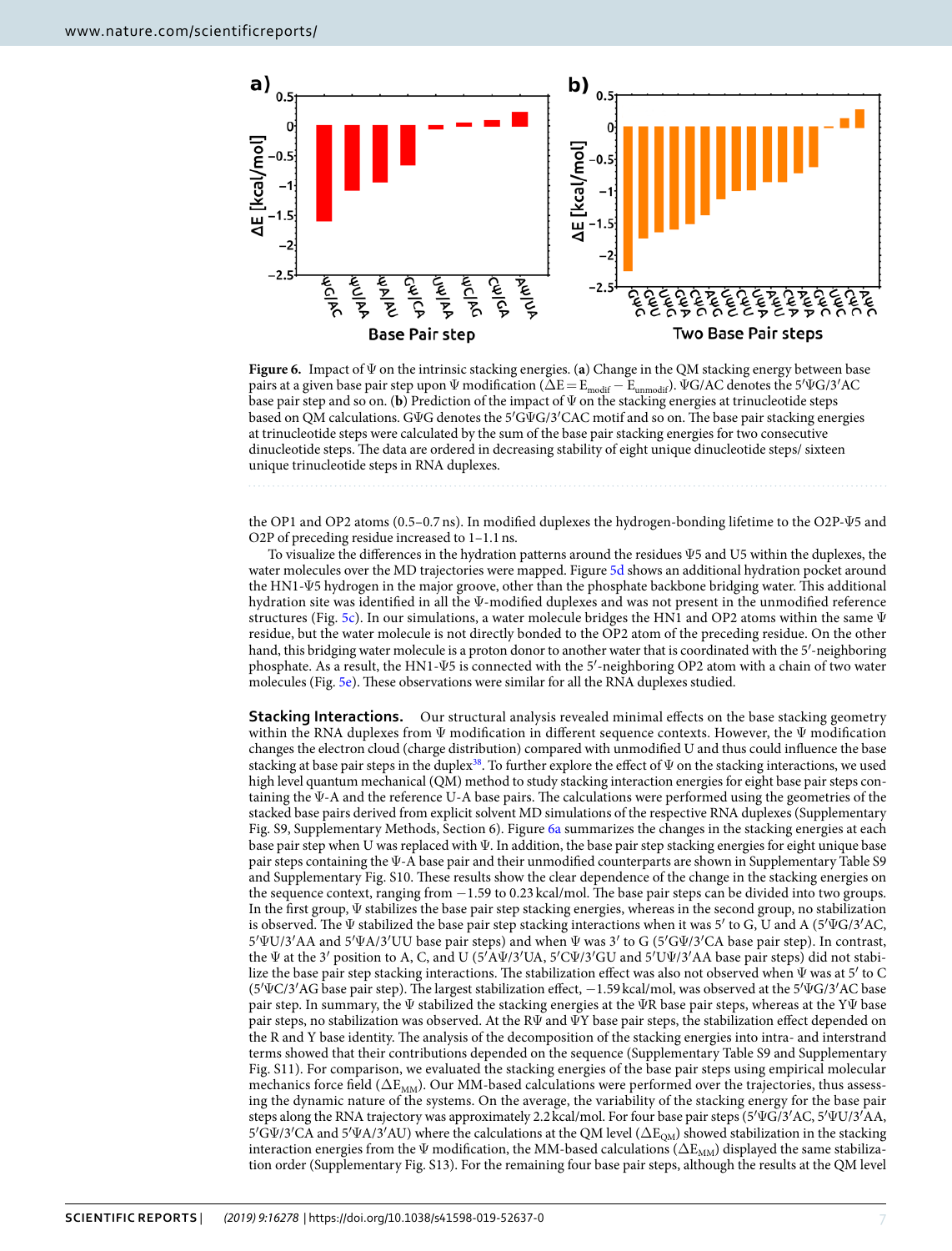and from MM-based calculations showed some discrepancies, both the  $\Delta E_{MM}$  and  $\Delta E_{OM}$  revealed that, at these base pair steps, replacement of U with Ψ change the stacking energies less than at the base pair steps from the first group. When only the contribution of the  $\Psi$  to the intrastrand stacking energy between the bases in a single strand of RNA duplex was considered, we obtained the same ordering both for the QM-based and the MM-based  $\Delta$ Es (Supplementary Fig. S14). This result agrees with previous calculations that showed that QM gas phase stacking energies are consistent with MM-based calculations obtained with an AMBER force field<sup>38-[40](#page-10-34)</sup> .

Based on the changes in the stacking energies upon replacing U with Ψ calculated for the eight unique base pair steps, it was encouraging to predict the impact of  $\Psi$  on the stacking energy within the trinucleotide motifs with Ψ-A at the central position when the U-A base pairs were replaced with Ψ-A. There are 16 unique trinucleotide motifs with central Ψ-A base pairs (Fig. [6b\)](#page-6-0). The predictions revealed sequence-dependent variations of the Ψ contribution to the base stacking energies. The strongest stabilization from Ψ modification is predicted for the 5′GΨG/3′CAC motif by both the QM-based and MM-based calculations (Supplementary Fig. S15). Both calculation methods predicted no stabilization for the stacking interactions after replacing U with Ψ for the 5′UΨC/3′AAG and 5′CΨC/3′GAG motifs. Our results showed that the effect of pseudouridine stabilization can differ by up to approximately 2.5 kcal/mol depending on the sequence context; however, for several sequence motifs, the stabilization effect is in the range of approximately −1.5 to −0.5 kcal/mol. The change in the stacking energies upon replacing U with  $\Psi$  to obtain an internal  $\Psi$ -A base pair at the G $\Psi$ C and C $\Psi$ G steps correlates with the experimental result<sup>[31](#page-10-25)</sup> showing a more favorable thermodynamic effect for Ψ modification of duplex-CΨG than that of duplex-GΨC (Supplementary Fig. S16). To visualize the sequence dependent impact of Ψ-A base pairs on the interactions with the adjacent base pairs within the RNA duplex, we generated isodensity surfaces color-coded by electrostatic potential (Supplementary Fig. S17).

In summary, analysis of our calculations suggests that the intrinsic base stacking is the main factor that contributes to the sequence dependence of the thermodynamic stabilities of the RNA duplexes due to the introduction of Ψ modifications.

### **Discussion**

Currently, the proposed mechanisms for the stabilization effect of Ψ include structural water coordinated by HN1-Ψ, improved stacking properties and the preference for the C3'-endo sugar pucker<sup>[12](#page-10-8)</sup>. A structural water molecule coordinated with the HN1 of the Ψ was previously seen in the electron density maps of tRNA for resi-dues Ψ38 and Ψ39 at the anticodon loop<sup>[29](#page-10-23)</sup> and most recently, for example, in the crystal structures of tRNA (PDB ID: 1EHZ), rRNA and in U2 snRNA-branch point duplexes (PDB ID: 3CGP, 3CGR, 3CGS). Different scenarios of interactions mediated by the pseudouridine-bound water molecule were observed: a single water molecule bridging the HN1, OP2 atoms of the  $\Psi$  and OP2 of the preceding residue<sup>[29](#page-10-23)</sup> (PDB ID: 1EHZ, 3CGR, 3CGS), an intra-residue bridge only (Ψ2621 in PDB ID: 1S72) or two water molecules between the HN1 and OP2 atoms of the Ψ and the OP2 of the preceding residue (PDB ID: 3CGP). Ψ intra-residue water bridge was present in all of the above structures whereas inter-residue water bridge to the OP2 atom of the 5′ residue was formed at the loop or stem/loop interface structural context. In our duplexes, both from the NMR structures and from the MD trajectories, the distance between the HN1 atom of the  $\Psi$  and the OP2 atom of the 5' residue was too large to make a single water bridge (6.3 Å and 6.5 Å for the NMR structures of the duplex-GΨC and duplex-CΨG, respectively and the peak at 6.75 Å from the distance distributions in the MD simulations of all the Ψ-modified duplexes, Supplemental Fig. S18). Distances smaller than 5.4 Å (as present in the PDB ID: 3CGR, 3CGS structures with single water molecules) were observed for 3–4% of the conformations with the YΨ motif and 8% of the conformations with the RΨ. In our MD simulations of the Ψ-modified duplexes, we observed a water bridge formed by two water molecules. No long-lived hydrogen bonds involving the HN1-Ψ5 atom were observed. Distances similar to those in our duplexes were measured between the HN1 atom of Ψ and the OP2 atom of the preceding residue in other NMR structures with Ψ embedded in a double helix (6.3 Å and 6.4 Å in the duplex PDB ID: 5OR0 and 5.1–6.9 Å in the duplex PDB ID: 2KYE, depending on the model). The presence of long-lived water bridges between the OP2 atoms of consecutive residues and the HN1 atom of Ψ32 was previously reported from a 500 ps MD simulation of the tRNA<sup>Asp</sup> hairpin performed with SPC/E water and NH4<sup>+</sup> with the AMBER FF94 force field by Auffinger and Westhof<sup>[41](#page-10-35),[42](#page-10-36)</sup>. The two bridging water molecules seen in our simulations may be characteristic of the TIP3P water model. It has been reported that the choice of water model has a visible impact on the predicted structure and structural dynamics of RNA<sup>[37,](#page-10-32)[43](#page-11-0)</sup>.

We conclude that internal single water bridges between the HN1 and OP2 atoms of Ψ likely characterize Ψ in all structural contexts. In loops and at stem-loop junctions, this water also could form a hydrogen bond with the OP2 atom of the preceding residue and make a long-lived water bridge. In the context of a regular helix, the water molecule forms an internal bridge within Ψ, but instead of directly binding to the OP2 atom of the preceding residue, more often is hydrogen bonded by an additional water molecule, making a string of two water molecules.

The effect of Ψ associated with its base stacking properties has so far not been systematically investigated, and our work emphasizes this aspect of the  $\Psi$  contribution to the RNA duplex stability. We calculated intrinsic stacking energies at different base pair steps using the QM method and structures derived from MD simulations. The choice of the representative geometry is discussed in the Section 6 of the Supplementary Methods. Our results showed that the changes in the base stacking energies from Ψ modification depended on the sequence; in most of the sequence contexts, the  $\Psi$  stabilized the stacking interactions but not always. Although these cal-culations cannot be directly used for the prediction of the relative thermodynamics of duplex formation<sup>[44](#page-11-1)</sup>, the calculations suggest that the stacking interactions are the key factor in the sequence context dependence of the enhanced stability of the RNA with Ψ. The duplex formation could be conceptually considered to be a two-step process: (i) the transition of single strands from an unstacked to a stacked, ordered state and (ii) the association of two preorganized single-stranded helices to form a duplex<sup>[45](#page-11-2),[46](#page-11-3)</sup>. The preference for the C3'-endo sugar pucker conformation of  $\Psi$  appears to play a more important role in the process (i). The stabilization of the C3'-endo sugar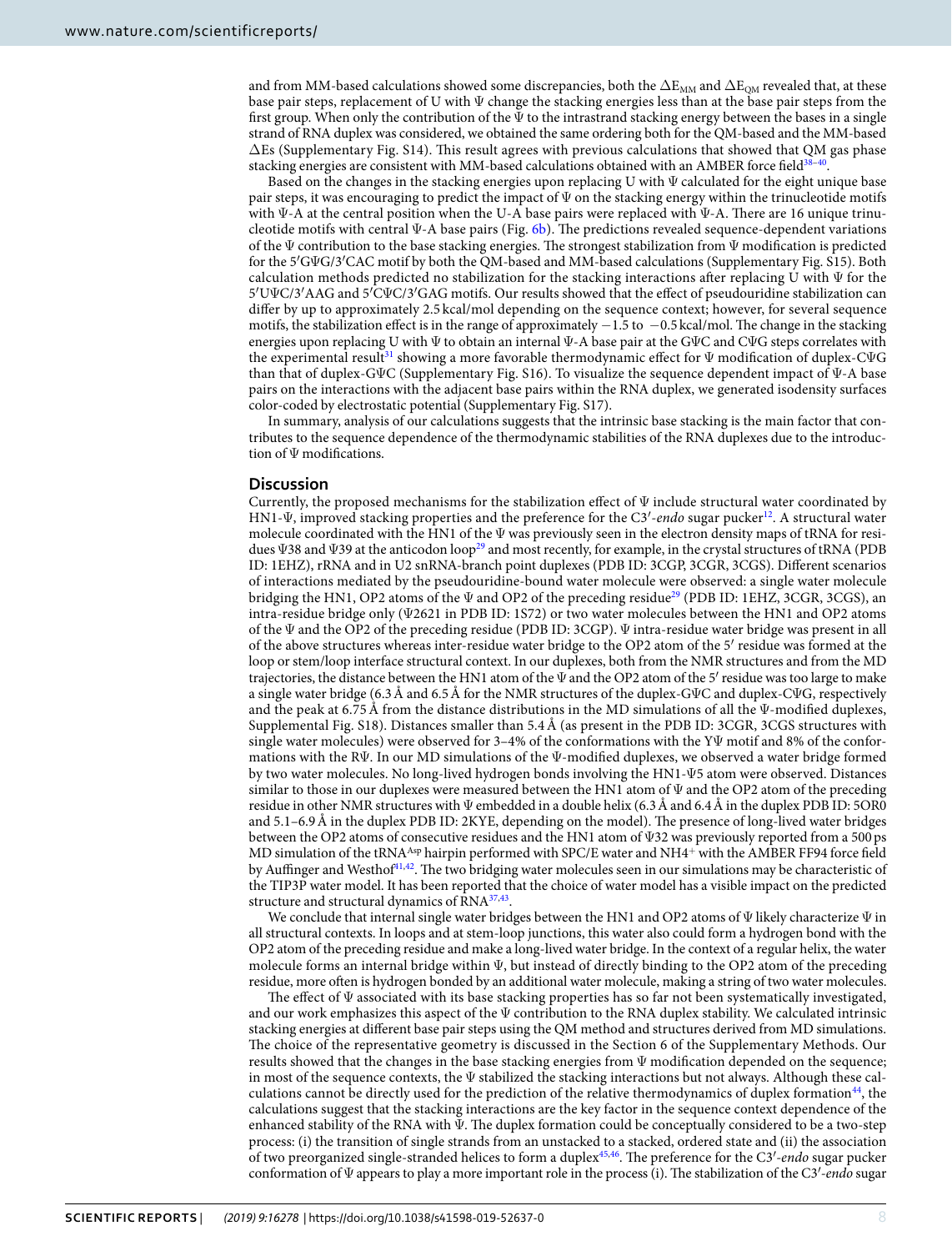pucker conformation in single stranded RNAs has been demonstrated experimentally<sup>[12](#page-10-8)</sup>. In addition, stacking interactions and structural water likely contribute to the enhanced preorganization of single stranded RNA with pseudouridine. The contribution of Ψ to single strand preorganization has recently been supported by experi-mental data and MD studies<sup>[47](#page-11-4)</sup>. In effect,  $\Psi$  modification resulted in preorganization of single strands with nucleotides in the C3′-endo, anti and axial conformations, thereby decreasing the entropic cost of duplex formation and increasing the thermodynamic stability of the duplex. The modifications that operate by the mechanism of reducing unfavorable entropy when going from a single-stranded to a double-stranded molecule include 2'-O-methyl-modified residues, LNA nucleosides<sup>[48](#page-11-5)</sup> and 2-thiouridine<sup>[46](#page-11-3)</sup>. In process (ii), i.e., helix association, Ψ does not play significant role because it does not change the hydrogen bonding, and the structural water molecule is not at the binding interface of the two strands. To test if the differences in the thermodynamics of the duplex formation of the Ψ-modified and unmodified duplexes can be obtained by computational predictions, we employed the MM-PBSA method. The relative binding free energies calculated for the Ψ-modified and unmodified duplexes were between 0.61 to −1.47 kcal/mol and did not follow the experimental trend (Supplemental Table S10). However, the MM-PBSA calculations correspond to process (ii) and assume that the separated single strands retained the same A-form structure as assumed by the duplex and thus do not exactly mimic the experimental measurements. The single strands are presumably more flexible than double helices. Unfortunately, the calculations of the entropic and enthalpic contributions from the single strand preorganization to the duplex formation, i.e., process (i), are beyond the scope of MM-PBSA method with the single trajectory approach (see Supplementary Methods, Section 5). The results from the MM-PBSA calculations indirectly indicated that process (i) rather than (ii) is responsible for the sequence dependent stabilization effect of Ψ. The MM-PBSA method has been previously used for predicting the thermodynamics of duplex formation for RNA duplexes with mod-ifications that alter hydrogen bond pairing<sup>[48](#page-11-5)–[50](#page-11-6)</sup>. From our QM and MM calculations (Supplemental Table S9),  $\Psi$  slightly destabilized the  $\Psi$ -A base pair interactions in agreement with previous work<sup>[51,](#page-11-7)[52](#page-11-8)</sup>. Once the duplex is formed, all nucleotides have the C3'-endo conformation, and we have not seen any additional ordering of the ribose moiety of  $\Psi$  compared with that of U.

In the future, it would be interesting to evaluate the effect of  $\Psi$  on single strand conformation in different sequence contexts with both experimental and computational methods.

**Methods** The RNA oligonucleotides (5'-UCAGΨCAGU-3', 5'-ACUGACUGA-3', 5′-UCACΨGAGU-3′, 5′-ACUCAGUGA-3′) were synthesized on an Applied Biosystems DNA/RNA synthe-sizer, deprotected and purified according to previously published procedures<sup>[31](#page-10-25),[53](#page-11-9),[54](#page-11-10)</sup>. For NMR study, each of the obtained duplexes was dissolved in a volume of 200 µl of 90% H<sub>2</sub>O and 10% D<sub>2</sub>O solution and placed into a 3 mm NMR sample tube (Supplementary Methods, Section 1).

**NMR measurements.** The NMR spectra were acquired on a Bruker Avance III 700 MHz spectrometer, equipped with a QCI CryoProbe. The two-dimensional NOESY experiments involving non-exchangeable <sup>1</sup>H resonances were recorded at 25 °C. To facilitate peak assignments and obtain additional structural information 2D NOESY spectra at 30 and 35 °C were also acquired for duplex-GΨC and -CΨG, respectively, with the broad spectral width of ~7002 Hz. High resolution DQF-COSY spectra were acquired with narrow spectral width of 2520 Hz. Natural abundance  ${}^{1}\tilde{H}$ -<sup>13</sup>C HSQC experiments (25 °C) were performed within the spectral width of 7002 Hz in the 1H dimension and 28248 Hz in the 13C dimension. To increase the resolution 1H-13C HSQC spectra were acquired with narrowed spectral range of 4901 Hz in <sup>1</sup>H dimension and 10570 Hz in <sup>13</sup>C dimension and 64 scans per t1 increment. Proton detected <sup>1</sup>H-<sup>31</sup>P COSY spectra were recorded at 25 °C within 2102 Hz spectral range in the <sup>1</sup>H dimension and 1417 Hz in the <sup>31</sup>P dimension. To aid <sup>1</sup>H resonance assignment a two-dimensional  $1\text{H}-31\text{P}$  hetero TOCSY-NOESY experiments were recorded at 25 °C with a DIPSI-2 sequence<sup>[55](#page-11-11)</sup> using 20 ms spin-lock period and 500 ms NOESY mixing time. The spectra were acquired with a spectral width of 10504 Hz in <sup>1</sup>H and 1701 Hz in the <sup>31</sup>P dimension. Exchangeable <sup>1</sup>H resonances were analyzed using the 2D NOESY spectra obtained at 15 °C with a 100 ms mixing time. The residual water peak for homonuclear experiments in  $D_2O$  was suppressed using low-power presaturation whereas solvent suppression for samples in 90%  $H<sub>2</sub>O/10%$  D<sub>2</sub>O was achieved by applying a pulse sequence using excitation sculpting with gradients[56](#page-11-12). A sodium 2,2-dimethyl-2 silapentane-5-sulfonic acid (DSS) was used as an internal chemical shift reference. Collected spectra were processed with TopSpin (Bruker, Inc.) and analyzed with Felix (Felix NMR, Inc.) software.

**Structural restraints.** NOE restraints for non-exchangeable protons were obtained from analysis of 2D NOESY spectra  $(D, O)$  with mixing times of 100 and 150 ms recorded at 25 °C using the Isolated Spin Pair Approximation (ISPA) approach. An average pyridine H5-H6 peak volumes were used as a reference with a distance of 2.45 Å. Error bounds for the restraints were set to −15% (lower) and +30% (upper) of the calculated interproton distance. The details for the identification of Watson-Crick base pairs and hydrogen bonding pattern between Ψ and A bases, constraints for endocyclic and backbone torsion angles  $\alpha, \beta, \gamma, \epsilon$  and  $\zeta$ , sugar pucker conformations and orientations of the nucleobases with respect to the sugar rings are summarized in Supplementary Methods, Section 2.

**Computational details.** All molecular mechanics (MM) calculations and molecular dynamic (MD) simulations were performed with AMBER 14 simulation package and AmberTools15[57](#page-11-13). All MD simulations were carried out with CPU and GPU version of pmemd module using ff99bsc0 $\chi_{OL3}$  force field<sup>[58](#page-11-14)-60</sup> for regular RNA and parameter set for  $\Psi$  reported by Deb et al.<sup>[61](#page-11-16)</sup>. The 9-bp RNA duplexes were built as regular RNA duplexes in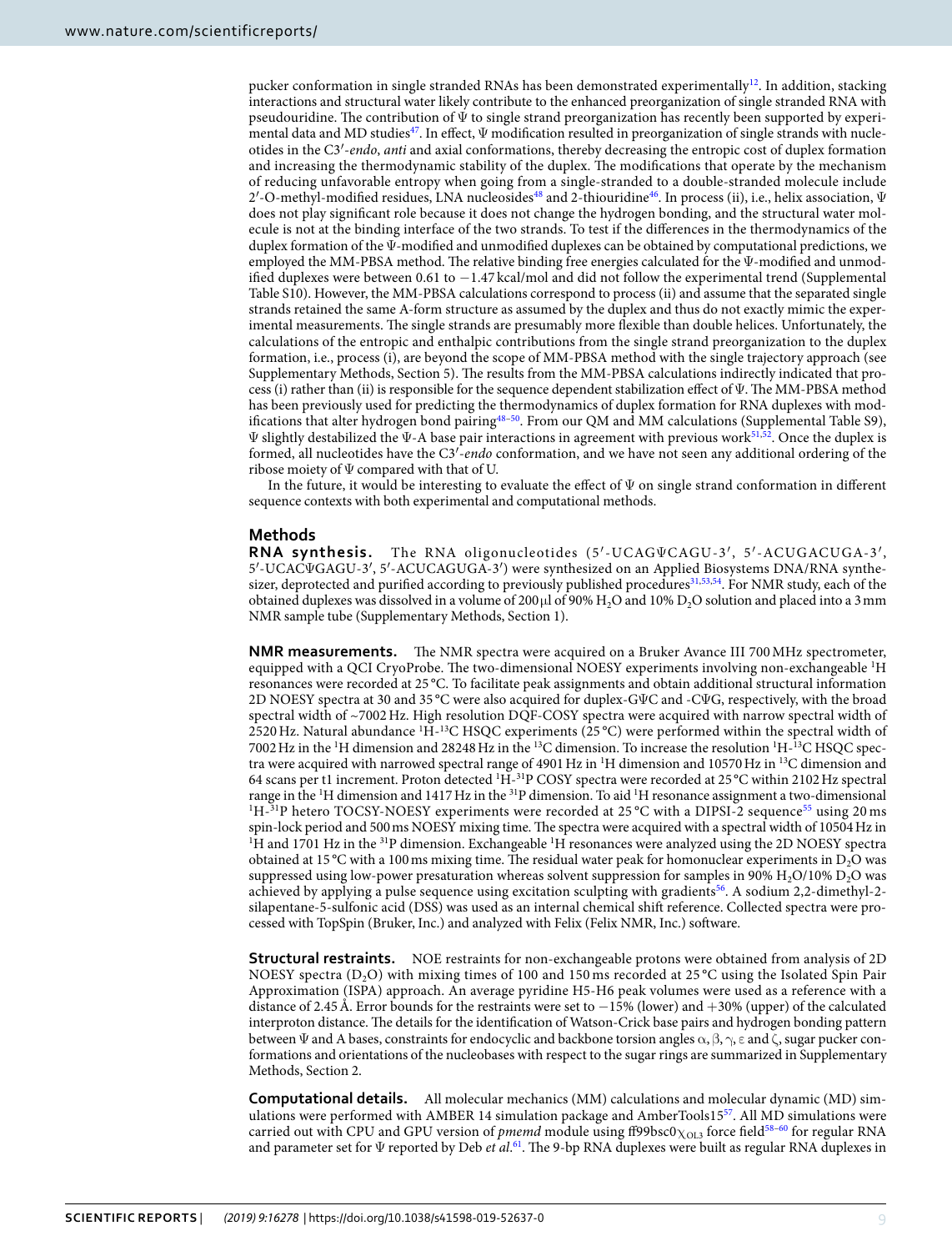A-RNA conformation with Nucleic Acid Builder (NAB). The Ψ modification was incorporated at the 5th position of the initial structures by rearranging the atom positions of the uridine residue.

**Structure calculations by simulated annealing method.** The structure calculations for the 9-bp Ψ-modified RNA duplexes (duplex-GΨC and -CΨG) were carried out with the starting coordinates in the A-RNA conformation by the simulated annealing method<sup>[62](#page-11-17)</sup>. During the simulated annealing calculations, restrained MD simulations were performed using NOE structural restraints collected from the analysis of NMR specta (see Supplementary Materials and Methods, Section 2). A generalized Born implicit solvent model was used with a salt concentration of 150 mM NaCl.

The energy minimized structure of each RNA duplex was subjected to two cycles of a simulated annealing procedure following Chen et al.<sup>[63](#page-11-18)</sup> (see Supplementary Methods, Section 3). The 100 structures generated after the first cycle of simulated annealing runs were sorted based on the violations criteria of 0.0 kcal.mol<sup>−</sup><sup>1</sup> penalty in torsional restraints and minimum penalty (~1.67 kcal.mol<sup>−</sup><sup>1</sup> for duplex-GΨC and ~0.15 kcal.mol<sup>−</sup><sup>1</sup> for duplex-CΨG) for distance restraints. Among these sorted structures, 20 structures, without any restraint violations higher than 0.1 Å and with minimum number of restraint violations less than 0.1 Å, were selected for the next cycle of simulated annealing run. In the second cycle, these 20 structures were further refined to extract an ensemble of 10 final structures applying the similar violation criteria (~1.39 kcal.mol<sup>-1</sup> for duplex-GΨC and ~0.17 kcal.mol<sup>-1</sup> for duplex-CΨG) chosen in the first cycle.

**Molecular dynamics (md) simulations.** Each of the structures was solvated with TIP3P<sup>[64](#page-11-19)</sup> water molecules in truncated octahedral boxes with minimal distance of 10 Å from the solute border and periodic boundary conditions were applied. The systems were neutralized with Na<sup>+</sup> ions and KCl excess salt was added to obtain the concentration of 1.0 M by using Joung and Cheatham ion parameters<sup>[65](#page-11-20)</sup> to resemble conditions of UV melting experiments. The solvated systems were minimized and equilibrated. For each system, during the production run constant pressure Langevin dynamics was performed at 300 K for a total 500 ns with a 2 fs time step and trajectory files were written at each 10 ps. The pressure was regulated using Berendsen barostat<sup>[66](#page-11-21)</sup> at reference pressure of 1 atm. Electrostatics was handled with PME<sup>[67](#page-11-22)</sup> method with a direct space cutoff of 10.0 Å (see Supplementary Methods, Section 4).

Analysis of MD trajectories. The utilities available with the *cpptraj* module of AmberTools 15<sup>[68](#page-11-23)</sup> were used for the trajectory analysis. The water occupancy maps around the average MD structure were calculated using the grid routine and visualized using UCSF-Chimera<sup>[69](#page-11-24)</sup>. Hydrogen bond formations were considered if (i) the donor-acceptor distance was  $\leq 3.0$  Å, and (ii) the donor-hydrogen-acceptor angle was  $\geq 135.0^{\circ}$ . The lie utility in the *cpptraj* program was used for the calculation of the molecular mechanics (MM) force field-based base stacking energies as a summation of pairwise electrostatic and van der Waals interaction energies between the base atoms only. Cluster analysis was performed with cpptraj using the average-linkage clustering algorithm (for details see Supplementary Methods, Section 5). The order parameters (S 2 ) were calculated for C1′-H1′ vector using the *ired* utility in the *cpptraj* program (for details see Supplementary Methods, Section 5). Structural param-eters were calculated using Curves+/Canal programs<sup>[34](#page-10-29)</sup>.

*Ab initio* **base pair step stacking energies.** The ab initio base pair step stacking energies were calculated in the gas phase with a density functional theory (DFT) approach at the B97D/Def2TZVPP level of theory using the GAUSSIAN09 software suite. The intra- and interstrand base stacking energies were calculated follow-ing Svozil et al.<sup>[70](#page-11-25)</sup> (for details see Supplementary Methods, Section 6). The QM base pair step stacking energies were calculated by subtracting the hydrogen bonding interaction energies from the interaction energies of the complete four-base stacked systems (Supplementary Fig. S19) according to the equation:  $\Delta$ [E]<sub>AC,BD</sub> = [E]<sub>ADBC</sub> −  $([E]_{AD}+[E]_{BC})$ , where  $[E]_{ADE}$  represents the interaction energy of the complete four-base stacked system, and  $[E]_{AD}$  and  $[E]_{BC}$  represent hydrogen bonding interaction energies in the Watson-Crick base pairs. The interaction energies were calculated by subtracting the monomer total energies from the corresponding dimer/tetramer energies corrected for basis set superposition error (BSSE) via the counterpoise method implemented in the GAUSSIAN09 software suite. The intrastrand ( $[E]_{AB}$  and  $[E]_{CD}$ ) and interstrand ( $[E]_{AC}$  and  $[E]_{BD}$ ) interaction energies were also reported in Supplementary Table S9. Stacking energies between bases in a single strand of RNA duplex at given base step represented by the intrastrand energies are shown on Supplementary Fig. S14. The geometries of the base pair steps were derived from the average coordinates of the most populated cluster obtained from the cluster analysis (Supplementary Methods, Section 6). The four-base stacked geometries for QM calculations were prepared by superposition of previously optimized monomers of individual bases on the scaffold of the average structures.

### **Data availability**

Coordinates have been deposited in the Protein Data Bank (PDB IDs: 6I1W and 6I1V for the duplex-GΨC and duplex-CΨG, respectively) and the NMR data in the Biological Magnetic Resonance Data Bank (BMRB codes: 34324 and 34323 for the duplex-GΨC and duplex-CΨG, respectively).

Received: 14 February 2019; Accepted: 3 October 2019; Published online: 07 November 2019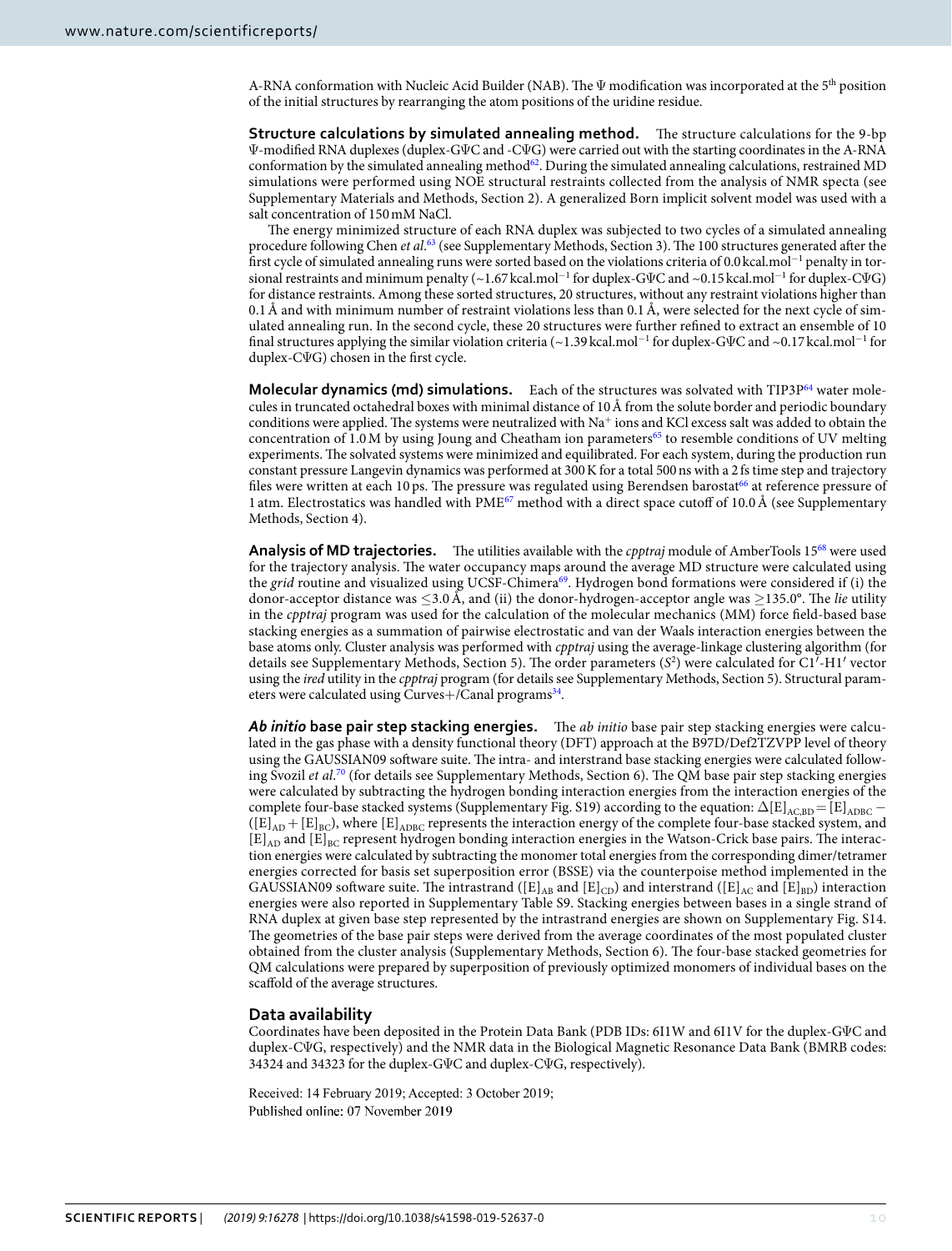#### **References**

- <span id="page-10-0"></span>1. Davis, F. F. & Allen, F. W. Ribonucleic acids from yeast which contain a fifth nucleotide. J. Biol. Chem. **227**, 907–915 (1957).
- <span id="page-10-1"></span> 2. Gray, M. C. M. W. Pseudouridine in RNA: What, Where, How, and Why. I. UBMB Life (International Union Biochem. Mol. Biol. Life) **49**, 341–351 (2000).
- <span id="page-10-2"></span> 3. Carlile, T. M. et al. Pseudouridine profiling reveals regulated mRNA pseudouridylation in yeast and human cells. Nature **515**, 143–146 (2014).
- 4. Schwartz, S. et al. Transcriptome-wide mapping reveals widespread dynamic-regulated pseudouridylation of ncRNA and mRNA. Cell **159**, 148–162 (2014).
- 5. Li, X. et al. Chemical pulldown reveals dynamic pseudouridylation of the mammalian transcriptome. Nat. Chem. Biol. **11**, 592–597  $(2015)$
- <span id="page-10-3"></span> 6. Lei, Z. & Yi, C. A radiolabeling-free, qPCR-Based method for locus-specific pseudouridine detection. Angew. Chemie - Int. Ed. **56**, 14878–14882 (2017).
- <span id="page-10-4"></span> 7. Karijolich, J., Yi, C. & Yu, Y. T. Transcriptome-wide dynamics of RNA pseudouridylation. Nature Reviews Molecular Cell Biology **16**, 581–585 (2015).
- <span id="page-10-5"></span> 8. Zhao, Y., Dunker, W., Yu, Y.-T. & Karijolich, J. The role of noncoding RNA pseudouridylation in nuclear gene expression events. Front. Bioeng. Biotechnol. **6**, 8 (2018).
- <span id="page-10-6"></span> 9. Ge, J. & Yu, Y. T. RNA pseudouridylation: New insights into an old modification. Trends in Biochemical Sciences **38**, 210–218 (2013). 10. Spenkuch, F., Motorin, Y. & Helm, M. Pseudouridine: Still mysterious, but never a fake (uridine)! RNA Biology **11**, 1540–1554 (2014).
- <span id="page-10-7"></span> 11. Li, X., Ma, S. & Yi, C. Pseudouridine: the fifth RNA nucleotide with renewed interests. Current Opinion in Chemical Biology **33**, 108–116 (2016).
- <span id="page-10-8"></span>12. Davis, D. R. Stabilization of RNA stacking by pseudouridine. Nucleic Acids Res. **23**, 5020–5026 (1995).
- <span id="page-10-9"></span> 13. Durant, P. C. & Davis, D. R. Stabilization of the anticodon stem-loop of tRNA(Lys,3) by an A+-C base-pair and by pseudouridine. J. Mol. Biol. **285**, 115–131 (1999).
- 14. Yarian, C. S. et al. Structural and functional roles of the N1- and N3-protons of Ψ at tRNA's position 39. Nucleic Acids Res. **27**, 3543–3549 (1999).
- <span id="page-10-27"></span> 15. Denmon, A. P., Wang, J. & Nikonowicz, E. P. Conformation effects of base modification on the anticodon stem-loop of Bacillus subtilis tRNATyr. J. Mol. Biol. **412**, 285–303 (2011).
- <span id="page-10-10"></span> 16. Cabello-Villegas, J. & Nikonowicz, E. P. Solution structure of psi32-modified anticodon stem-loop of Escherichia coli tRNAPhe. Nucleic Acids Res. **33**, 6961–71 (2005).
- <span id="page-10-11"></span> 17. Davis, D. R., Veltri, C. A. & Nielsen, L. An RNA model system for investigation of pseudouridine stabilization of the codonanticodon interaction in tRNALys, tRNAHis and tRNATyr. J. Biomol. Struct. Dyn. **15**, 1121–1132 (1998).
- <span id="page-10-12"></span> 18. Jiang, J., Kharel, D. N. & Chow, C. S. Modulation of conformational changes in helix 69 mutants by pseudouridine modifications. Biophys. Chem. **200–201**, 48–55 (2015).
- <span id="page-10-13"></span>19. Jiang, J., Seo, H. & Chow, C. S. Post-transcriptional modifications modulate rRNA structure and ligand interactions. Acc. Chem. Res. **49**, 893–901 (2016).
- <span id="page-10-14"></span>20. Kulik, M. et al. Helix 69 of Escherichia coli 23S ribosomal RNA as a peptide nucleic acid target. Biochimie **138**, 32–42 (2017).
- <span id="page-10-15"></span> 21. Sumita, M. Effects of nucleotide substitution and modification on the stability and structure of helix 69 from 28S rRNA. RNA **11**, 1420–1429 (2005).
- <span id="page-10-16"></span> 22. Sumita, M., Jiang, J., Santalucia, J. & Chow, C. S. Comparison of solution conformations and stabilities of modified helix 69 rRNA analogs from bacteria and human. Biopolymers **97**, 94–106 (2011).
- <span id="page-10-17"></span> 23. Kim, N. K., Theimer, C. A., Mitchell, J. R., Collins, K. & Feigon, J. Effect of pseudouridylation on the structure and activity of the catalytically essential P6.1 hairpin in human telomerase RNA. Nucleic Acids Res. **38**, 6746–6756 (2010).
- <span id="page-10-18"></span> 24. Newby, M. I. & Greenbaum, N. L. Investigation of Overhauser effects between pseudouridine and water protons in RNA helices. Proc. Natl. Acad. Sci. **99**, 12697–12702 (2002).
- <span id="page-10-19"></span> 25. Lin, Y. & Kielkopf, C. L. X-ray structures of U2 snRNA - Branchpoint duplexes containing conserved pseudouridines. Biochemistry **47**, 5503–5514 (2008).
- <span id="page-10-20"></span> 26. deLorimier, E. et al. Modifications to toxic CUG RNAs induce structural stability, rescue mis-splicing in a myotonic dystrophy cell model and reduce toxicity in a myotonic dystrophy zebrafish model. Nucleic Acids Res. **42**, 12768–12778 (2014).
- <span id="page-10-21"></span> 27. Tomita, K., Ueda, T. & Watanabe, K. The presence of pseudouridine in the anticodon alters the genetic code: A possible mechanism for assignment of the AAA lysine codon as asparagine in echinoderm mitochondria. Nucleic Acids Res. **27**, 1683–1689 (1999).
- <span id="page-10-23"></span><span id="page-10-22"></span> 28. Fernández, I. S. et al. Unusual base pairing during the decoding of a stop codon by the ribosome. Nature **500**, 107–110 (2013). 29. Arnez, J. G. & Steitz, T. A. Crystal structure of unmodified tRNAGln complexed with glutaminyl-tRNA synthetase and ATP suggests
	- a possible role for pseudo-uridines in stabilization of RNA structure. Biochemistry **33**, 7560–7567 (1994).
- <span id="page-10-24"></span> 30. Newby, M. I. & Greenbaum, N. L. A conserved pseudouridine modification in eukaryotic U2 snRNA induces a change in branchsite architecture. RNA **7**, 833–845 (2001).
- <span id="page-10-25"></span>31. Kierzek, E. et al. The contribution of pseudouridine to stabilities and structure of RNAs. Nucleic Acids Res. **42**, 3492–3501 (2014).
- <span id="page-10-26"></span> 32. Hudson, G. A., Bloomingdale, R. J. & Znosko, B. M. Thermodynamic contribution and nearest-neighbor parameters of pseudouridine-adenosine base pairs in oligoribonucleotides. RNA **19**, 1474–82 (2013).
- <span id="page-10-28"></span>33. Jiang, J., Aduri, R., Chow, C. S. & SantaLucia John, J. Structure modulation of helix 69 from Escherichia coli 23S ribosomal RNA by pseudouridylations. Nucleic Acids Res. **42**, 3971–3981 (2014).
- <span id="page-10-29"></span> 34. Lavery, R., Moakher, M., Maddocks, J. H., Petkeviciute, D. & Zakrzewska, K. Conformational analysis of nucleic acids revisited: Curves. Nucleic Acids Res. **37**, 5917–5929 (2009).
- <span id="page-10-30"></span>35. Saenger, W. Principles of Nucleic Acid Structure. Springer-Verlag: Berlin, Heidelberg, NY (1984).
- <span id="page-10-31"></span> 36. Kailasam, S., Bhattacharyya, D. & Bansal, M. Sequence dependent variations in RNA duplex are related to non-canonical hydrogen bond interactions in dinucleotide steps. BMC Res. Notes **7**, 83 (2014).
- <span id="page-10-32"></span> 37. Kührová, P., Otyepka, M., Šponer, J. & Banáš, P. Are waters around RNA more than just a solvent? - An insight from molecular dynamics simulations. J. Chem. Theory Comput. **10**, 401–411 (2014).
- <span id="page-10-33"></span> 38. Šponer, J. et al. Nature and magnitude of aromatic base stacking in DNA and RNA: Quantum chemistry, molecular mechanics, and experiment. Biopolymers **99**, 978–988 (2013).
- 39. Hobza, P., Kabelá, M., Šponer, J., Mejzlík, P. & Vondrášek, J. Performance of empirical potentials (AMBER, CFF95, CVFF, CHARMM, OPLS, POLTEV), semiempirical quantum chemical methods (AM1, MNDO/M, PM3), and ab initio Hartree–Fock method for interaction of DNA bases: Comparison with nonempirical beyond Hartree–Fock res. J. Comput. Chem. **18**, 1136–1150 (1997).
- <span id="page-10-34"></span> 40. Sponer, J., Gabb, H. A., Leszczynski, J. & Hobza, P. Base-base and deoxyribose-base stacking interactions in B-DNA and Z-DNA: a quantum-chemical study. Biophys. J. **73**, 76–87 (1997).
- <span id="page-10-35"></span> 41. Auffinger, P. & Westhof, E. RNA hydration: Three nanoseconds of multiple molecular dynamics simulations of the solvated tRNA(Asp) anticodon hairpin. J. Mol. Biol. **269**, 326–341 (1997).
- <span id="page-10-36"></span>42. Auffinger, P. & Westhof, E. Effects of Pseudouridylation on tRNA Hydration and Dynamics: a Theoretical Approach. In Modification and Editing of RNA (eds Grosjean, H. & Benne, R.) 103–112 (ASM Press, 1998).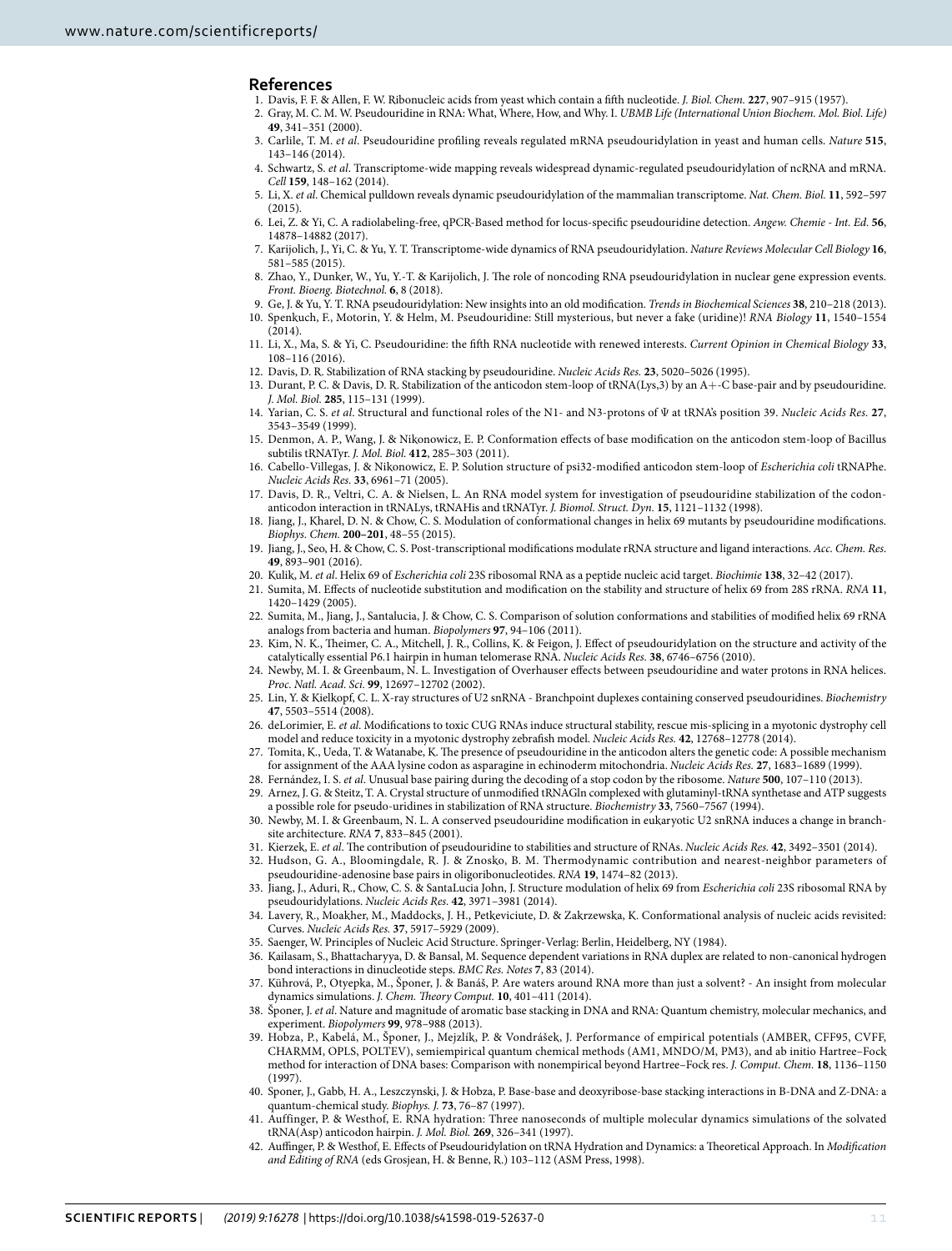- <span id="page-11-0"></span>43. Beššeová, I. et al. Simulations of A-RNA duplexes. The effect of sequence, solute force field, water model, and salt concentration. J. Phys. Chem. B **116**, 9899–9916 (2012).
- <span id="page-11-1"></span> 44. Morgado, C. A., Svozil, D., Turner, D. H. & Šponer, J. Understanding the role of base stacking in nucleic acids. MD and QM analysis of tandem GA base pairs in RNA duplexes. Phys. Chem. Chem. Phys. **14**, 12580–12591 (2012).
- <span id="page-11-2"></span> 45. Holbrook, J. A., Capp, M. W., Saecker, R. M. & Record, M. T. Enthalpy and heat capacity changes for formation of an oligomeric DNA duplex: Interpretation in terms of coupled processes of formation and association of single-stranded helices. Biochemistry **38**, 8409–8422 (1999).
- <span id="page-11-3"></span> 46. Larsen, A. T., Fahrenbach, A. C., Sheng, J., Pian, J. & Szostak, J. W. Thermodynamic insights into 2-thiouridine-enhanced RNA hybridization. Nucleic Acids Res. **43**, 7675–7687 (2015).
- <span id="page-11-4"></span>47. deLorimier, E. et al. Pseudouridine modification inhibits Muscleblind-like 1 (MBNL1) binding to CCUG repeats and minimally structured RNA through reduced RNA flexibility. J. Biol. Chem. **292**, 4350–4357 (2017).
- <span id="page-11-5"></span>48. Kierzek, E. et al. Contributions of stacking, preorganization, and hydrogen bonding to the thermodynamic stability of duplexes between RNA and 2′-O-methyl RNA with locked nucleic acids. Biochemistry **48**, 4377–4387 (2009).
- 49. Yildirim, I., Kierzek, E., Kierzek, R. & Schatz, G. C. Interplay of LNA and 2′- O -methyl RNA in the structure and thermodynamics of RNA hybrid systems: A molecular dynamics study using the revised AMBER force field and comparison with experimental results. J. Phys. Chem. B **118**, 14177–14187 (2014).
- <span id="page-11-6"></span>50. Špačková, N. & Réblová, K. Role of inosine–uracil base pairs in the canonical RNA duplexes. Genes **9**, 324 (2018).
- <span id="page-11-7"></span> 51. Chawla, M., Oliva, R., Bujnicki, J. M. & Cavallo, L. An atlas of RNA base pairs involving modified nucleobases with optimal geometries and accurate energies. Nucleic Acids Res. **43**, 6714–6729 (2015).
- <span id="page-11-8"></span> 52. Seelam, P. P., Sharma, P. & Mitra, A. Structural landscape of base pairs containing post-transcriptional modifications in RNA. RNA **23**, 847–859 (2017).
- <span id="page-11-9"></span>53. Xia, T. et al. Thermodynamic parameters for an expanded nearest-neighbor model for formation of RNA duplexes with Watson -Crick base pairs. Biochemistry **37**, 14719–14735 (1998).
- <span id="page-11-10"></span> 54. Kierzek, E. & Kierzek, R. The synthesis of oligoribonucleotides containing N6-alkyladenosines and 2-methylthio-N6 alkyladenosines via post-synthetic modification of precursor oligomers. Nucleic Acids Res. **31**, 4461–4471 (2003).
- <span id="page-11-11"></span> 55. Shaka, A. J., Lee, C. J. & Pines, A. Iterative schemes for bilinear operators; application to spin decoupling. J. Magn. Reson. **77**, 274–293 (1988).
- <span id="page-11-12"></span> 56. Hwang, T. L. & Shaka, A. J. Water Suppression that works. Excitation sculpting using arbitrary wave-forms and pulsed-field gradients. J. Magn. Reson. - Ser. A **112**, 275–279 (1995).
- <span id="page-11-13"></span>57. Case, D. A. et al. Amber 2015. University of California, San Francisco (2015).
- <span id="page-11-14"></span>58. Cornell, W. D. et al. A second generation force field for the simulation of proteins, nucleic acids, and organic molecules. J. Am. Chem. Soc. **117**, 5179–5197 (1995).
- 59. Pérez, A. et al. Refinement of the AMBER force field for nucleic acids: Improving the description of α/γ conformers. Biophys. J. **92**, 3817–3829 (2007).
- <span id="page-11-15"></span> 60. Zgarbová, M. et al. Refinement of the Cornell et al. Nucleic acids force field based on reference quantum chemical calculations of glycosidic torsion profiles. J. Chem. Theory Comput. **7**, 2886–2902 (2011).
- <span id="page-11-16"></span>Deb, I., Pal, R., Sarzynska, J. & Lahiri, A. Reparameterizations of the χ torsion and Lennard-Jones σ parameters improve the conformational characteristics of modified uridines. J. Comput. Chem. **37**, 1576–1588 (2016).
- <span id="page-11-17"></span>62. Schmitz, M. & Steger, G. Description of RNA folding by 'simulated annealing'. J. Mol. Biol. **255**, 254–266 (1996).
- <span id="page-11-18"></span>63. Chen, J. L., Kennedy, S. D. & Turner, D. H. Structural features of a 3′ splice site in influenza A. Biochemistry **54**, 3269–3285 (2015).
- <span id="page-11-19"></span> 64. Jorgensen, W. L., Chandrasekhar, J., Madura, J. D., Impey, R. W. & Klein, M. L. Comparison of simple potential functions for simulating liquid water. J. Chem. Phys. **79**, 926–935 (1983).
- <span id="page-11-20"></span> 65. Joung, I. S. & Cheatham, T. E. Determination of alkali and halide monovalent ion parameters for use in explicitly solvated biomolecular simulations. J. Phys. Chem. B **112**, 9020–9041 (2008).
- <span id="page-11-21"></span> 66. Berendsen, H. J. C., Postma, J. P. M., Van Gunsteren, W. F., Dinola, A. & Haak, J. R. Molecular dynamics with coupling to an external bath. J. Chem. Phys. **81**, 3684–3690 (1984).
- <span id="page-11-22"></span> 67. Darden, T., York, D. & Pedersen, L. Particle mesh Ewald: An N·log(N) method for Ewald sums in large systems. J. Chem. Phys. **98**, 10089–10092 (1993).
- <span id="page-11-23"></span> 68. Roe, D. R. & Cheatham, T. E. PTRAJ and CPPTRAJ: Software for processing and analysis of molecular dynamics trajectory data. J. Chem. Theory Comput. **9**, 3084–3095 (2013).
- <span id="page-11-24"></span> 69. Pettersen, E. F. et al. UCSF Chimera - A visualization system for exploratory research and analysis. J Comput Chem **25**, 1605–1612 (2004).
- <span id="page-11-25"></span> 70. Svozil, D., Hobza, P. & Šponer, J. Comparison of intrinsic stacking energies of ten unique dinucleotide steps in A-RNA and B-DNA duplexes. Can we determine correct order of stability by quantum-chemical calculations? J. Phys. Chem. B **114**, 1191–1203 (2010).

# **Acknowledgements**

This work was supported by the International Centre for Genetic Engineering and Biotechnology Smart Fellowship Programme [ICGEB ID#: S/IND 15-05] to I.D., National Science Centre, Poland, grants: [UMO-2013/08/A/ST5/00295], [UMO-2017/25/B/NZ1/02269] to R.K and [UMO-2017/25/B/ST5/00971] to Z.G. This publication was also supported by the Polish Ministry of Science and Higher Education, under the KNOW program. The calculations were performed at Poznań Supercomputing and Networking Center. The authors would like to thank the European Center for Bioinformatics and Genomics (ECBiG), Poznan, Poland, for computer lab support. We are also grateful to Dr. D. Baranowski for his support during the NMR measurements.

# **Author contributions**

L.P., M.M., Z.G. and R.K. designed and performed the experiments. I.D. and J.S. performed calculations. I.D., L.P., J.S., A.L., and Z.G. interpreted data and wrote the manuscript. All authors approved the final version of the paper.

## **Competing interests**

The authors declare no competing interests.

# **Additional information**

**Supplementary information** is available for this paper at<https://doi.org/10.1038/s41598-019-52637-0>.

**Correspondence** and requests for materials should be addressed to J.S.

**Reprints and permissions information** is available at [www.nature.com/reprints.](http://www.nature.com/reprints)